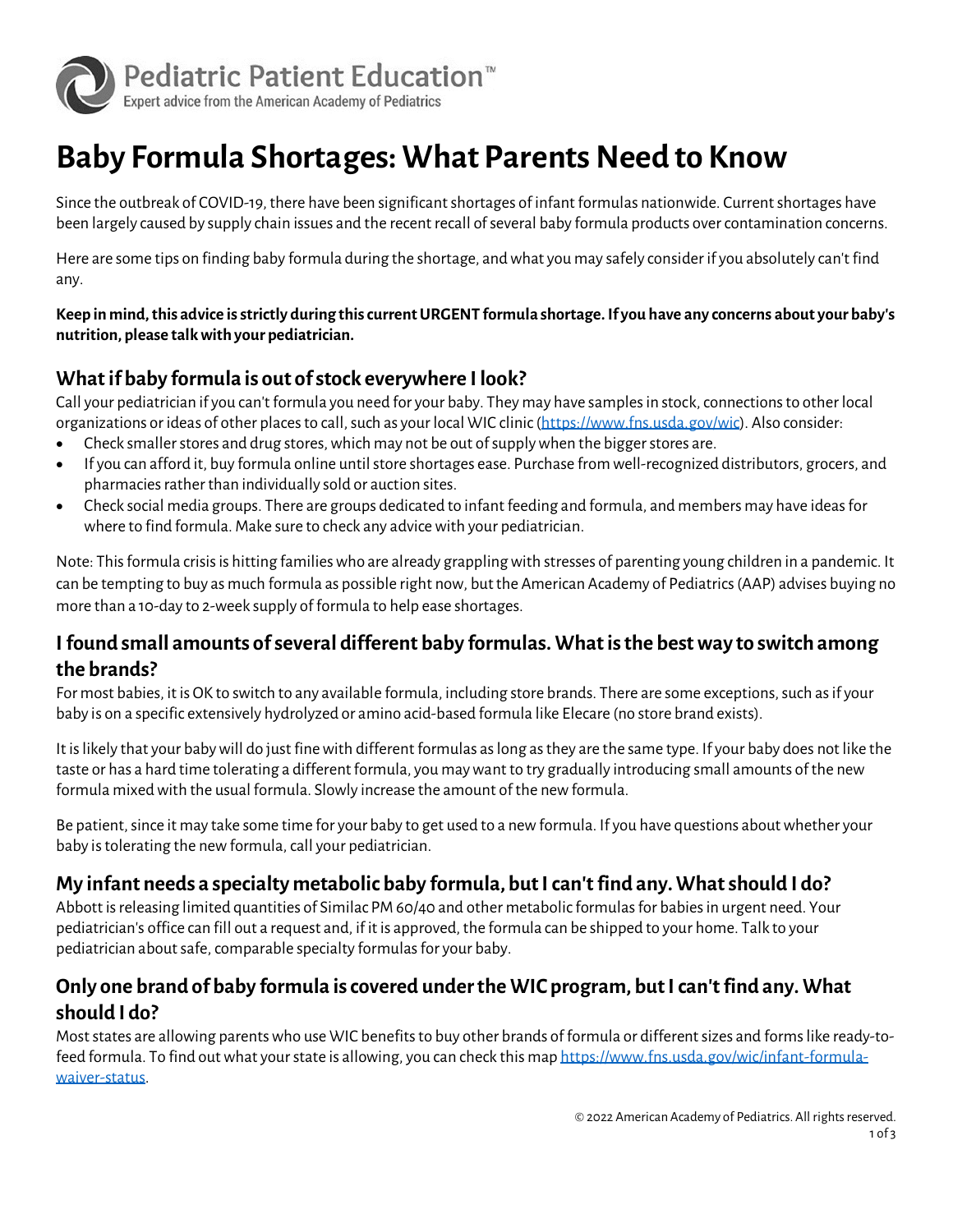# **I have a 3-month-old infant and can't find my usual baby formula. What should I do?**

This is a very difficult problem. If you can find another similar formula, it's OK to make the switch. If you use a special formula for allergies or other special health needs, the North American Society For Pediatric Gastroenterology, Hepatology & Nutrition provides a list of comparable formulas here [https://naspghan.org/recent-news/naspghan-tools-for-hcps-affected-by-formula](https://naspghan.org/recent-news/naspghan-tools-for-hcps-affected-by-formula-recall/)[recall/.](https://naspghan.org/recent-news/naspghan-tools-for-hcps-affected-by-formula-recall/) 

#### **Can I add extra water to formula and give my baby a multivitamin to make up the nutrients?**

This should never be done. Adding extra water to formula can dilute the levels of protein and minerals, and lead to low sodium levels in the blood and other electrolyte disorders that may require hospitalization. Always follow label instructions or those given to you by your pediatrician.

#### **Can I make my own baby formula? I've seen a recipe online using evaporated milk that people say was used safely in the 1940s.**

Evaporated milk, also known as unsweetened condensed milk, is a form of concentrated milk. Mixing it with water can cause contamination or an incorrect balance of nutrients.

For similar reasons, AAP does not recommend using homemade baby formula. Although homemade formula was used in the past, it also came with many risks to infants. Online recipes for homemade baby formula have significant safety concerns regarding contamination and nutrient concentration. Using homemade baby formula can harm your infant. Some babies have been hospitalized from reported use of homemade formulas.

# **What is the earliest age I can start giving my baby solid food to stretch my formula supply?**

Solid foods should not be used to stretch baby formula supply. Formula contains all of the nutrients young babies need, while solid foods may not. Infants generally are ready to eat solid food when they are about 6 months old, but it depends on their stage of development. Talk with your pediatrician about when your baby may be ready for solid foods.

# **Is it safe to get breast milk from a friend or online group?**

We can't know for sure whether breast milk from a friend or online group is safe. It is better to check with a local milk bank that is accredited through the Human Milk Banking Association of North America. To find an accredited milk bank, check here www.hmbana.org/find-a-milk-bank/.

# **I heard the government will be importing baby formula from other countries. Is that safe?**

The Food & Drug Administration (FDA) is working to make sure procedures are in place to verify production standards, labeling and shipping of brands that previously have not been sold in the United States. European formulas are regulated by the European Food Safety Agency similar to how the FDA regulates U.S. formula, and are highly reliable.

The FDA has announced that it will consider, on a case-by-case basis, requests from baby companies whose baby formula is safe and nutritionally adequate but may not meet all FDA's requirements. This is not a permanent solution but may help to increase the U.S. supply and give more options to families.

# **Can toddler "formula" substitute for regular formula?**

Toddler drinks, often found in the formula aisles, are not recommended for infants. However, if you absolutely have no other choice, these products can be safe for a few days for babies who are close to a year of age.

#### **Can I give my full-term baby premature formula?**

Formulas designed for babies who were born premature (and have "catch-up" growth to do) can safely be used for a few weeks to feed full-term babies if nothing else is available.

#### **Is cow's milk a safe alternative to baby formula?**

If your child is **older than 6 months of age** and is usually on regular formula (not a specialty product for allergies or other special health needs), this may be an option. In a pinch, you could feed them whole cow's milk for a brief period of time (no more than a week).